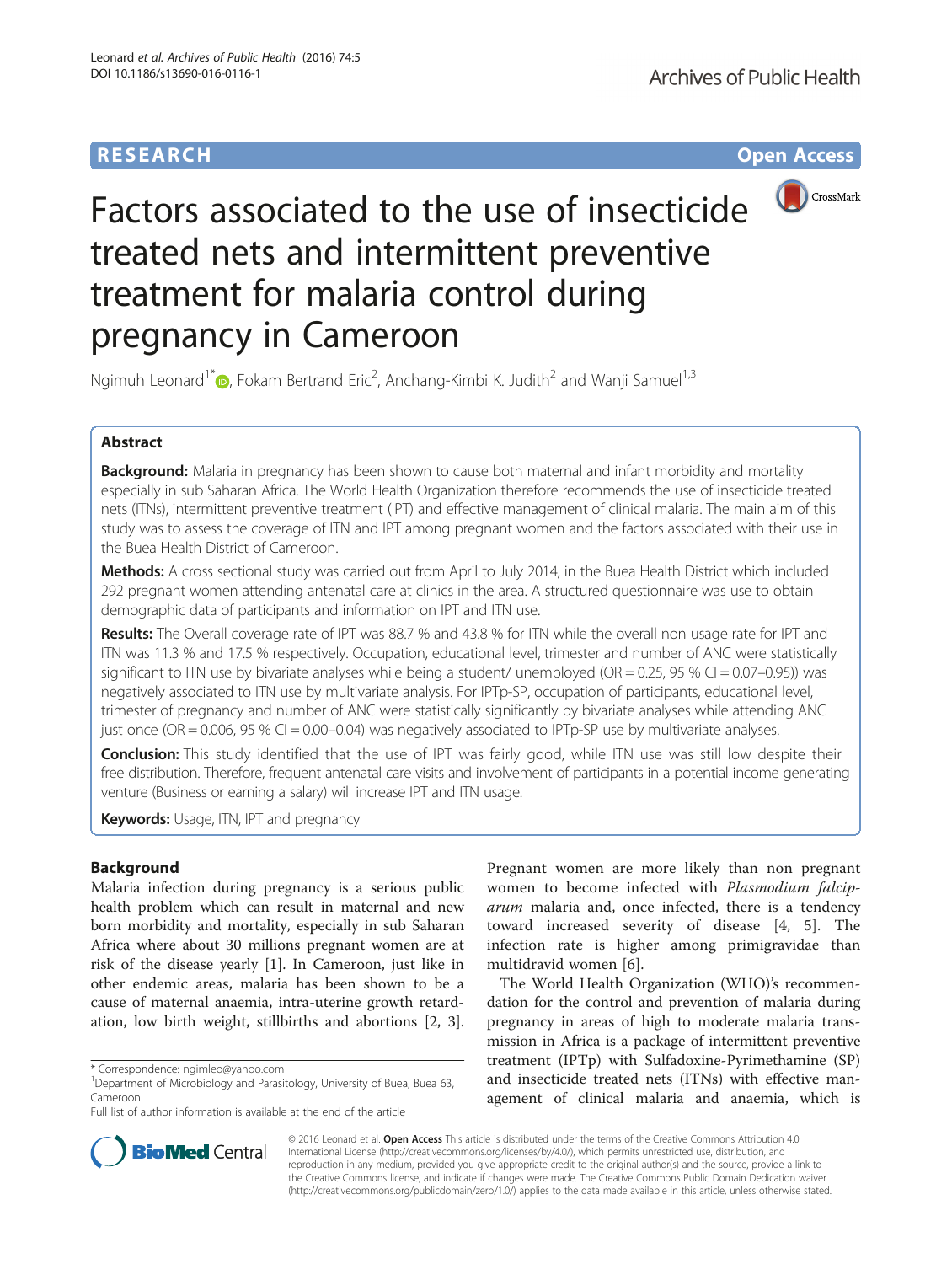<span id="page-1-0"></span>commonly delivered through collaboration between malaria and reproductive-health programmes [[5](#page-4-0)].

Studies show that the use of IPTp-SP for malaria in pregnancy in areas of high or seasonal transmission will result in lower placental infection rates, increase in both maternal haemoglobin levels and infant birth weight [\[7](#page-4-0)]. In addition, other studies in the mesoendemic area of the Thai-Burmese border and the Gambia [[8, 9](#page-4-0)] found reductions in maternal anaemia and low birth weight with the use of ITNs.

So far, very little work has been done on the factors associated to the use of IPTp-SP and ITN during pregnancy in Cameroon. This study therefore seeks to assess the coverage rate and factors associated to the use of ITN and IPTp-SP for the control of malaria during pregnancy.

#### Methods

#### Study area

The study was carried out in the Buea Health District (BHD) that comprises of both rural and urban communities. It has seven health areas with a total of 21 recognised health facilities of which Six were purposively selected: Mount Mary Hospital, Buea Road HC, Regional Hospital Buea, Solidarity Health Foundation, Molyko HC, Mile 16 IHC, to have a spatial distribution of the health facilities.

#### Study design and population

The study was a cross sectional hospital-based survey that contacted 410 pregnant women. However, 292 pregnant women met the inclusion criteria. That is being in their second or third trimester of pregnancy. There was no case of refusal. The survey was carried out from April to July 2014. The Cochran formula  $(\mathbb{Z}^2 \times \mathbb{P} (1-p)/d2)$ Where  $z = 1.96$  for 95 % CI;  $p = ITN$  and IPT usage rate of 25 % and 90 % respectively;  $d = precision$ ) was used to estimate the minimum sample size assuming that, the proportion of pregnant women using ITN and IPT was 25 % and 90 % based on [[10](#page-4-0)] and [[11](#page-4-0)] respectively, with a 95 % confidence interval and a 5 % precision.

#### Data collection

A closed ended structured questionnaire was designed and administered in English. However, for all illiterate women, questions were translated and the participants were interviewed in "Pidgin" (Creole). The questionnaire sought to obtain demographic data and data on IPTp-SP and ITN use. Before the study started the questionnaire was pre-tested out of the study site and upon analysis,,the results were promising and questions in which participants had difficulties understanding were rephrased before the final study. Hospital records of participants were used to confirm IPTp-SP use and the dosage. The Roll Back Malaria(RBM) partnership indicator for ITN use which is

Table 1 Socio demographic characteristics of pregnant women attending ANC in the Buea Health District

| Characteristics          |                     | Total enrolled | IPT users (%) | IPT Non users (%) | ITN users (%) | ITN Non users (%) |
|--------------------------|---------------------|----------------|---------------|-------------------|---------------|-------------------|
| Total                    |                     | 292            | 259(88.7)     | 33(11.3)          | 128(43.8)     | 51(17.5)          |
| Gravidity                | Primigravid         | 97             | 94(36.3)      | 3(9.1)            | 27(21.1)      | 18(35.3)          |
|                          | Secondigravid       | 92             | 76(29.3)      | 16(48.5)          | 44(34.4)      | 14(27.5)          |
|                          | Multigravid         | 103            | 89(34.4)      | 14(42.4)          | 57(44.5)      | 19(37.3)          |
| Age                      | $<$ 20              | 22             | 19(7.3)       | 3(9.1)            | 6(4.7)        | 3(5.9)            |
|                          | $21 - 25$           | 98             | 92(35.5)      | 6(18.2)           | 29(22.7)      | 19(37.3)          |
|                          | $>25$               | 172            | 148(57.1)     | 24(72.4)          | 93(72.6)      | 29(56.9)          |
| Occupation               | Students/unemployed | 92             | 88(34)        | 4(12.1)           | 19(14.8)      | 26(51.0)          |
|                          | <b>Business</b>     | 90             | 79(30.5)      | 11(33.3)          | 43(33.6)      | 12(23.5)          |
|                          | Civil servants      | 58             | 50(19.3)      | 8(24.2)           | 34(26.6)      | 7(13.7)           |
|                          | House wife/ farmers | 52             | 42(16.2)      | 10(30.3)          | 32(25)        | 6(11.8)           |
| Number of ANC Attendance | First               | 27             | 5(1.9)        | 22(66.7)          | 24(18.8)      | 1(2.0)            |
|                          | Second              | 88             | 81(31.3)      | 7(21.2)           | 36(28.1)      | 12(23.5)          |
|                          | Third or more       | 177            | 173(66.8)     | 4(12.1)           | 68(53.1)      | 38(74.5)          |
| Education                | Primary             | 68             | 56(21.6)      | 12(36.4)          | 36(28.1)      | 10(19.6)          |
|                          | Secondary/high      | 126            | 108(41.7)     | 18(54.5)          | 62(48.4)      | 19(37.3)          |
|                          | Tertiary            | 98             | 95(36.7)      | 3(9.1)            | 30(23.4)      | 22(43.1)          |
| Trimester                | Second              | 150            | 120(46.3)     | 30(90.9)          | 73(57)        | 19(37.3)          |
|                          | Third               | 142            | 139(53.7)     | 3(9.1)            | 55(43)        | 32(62.7)          |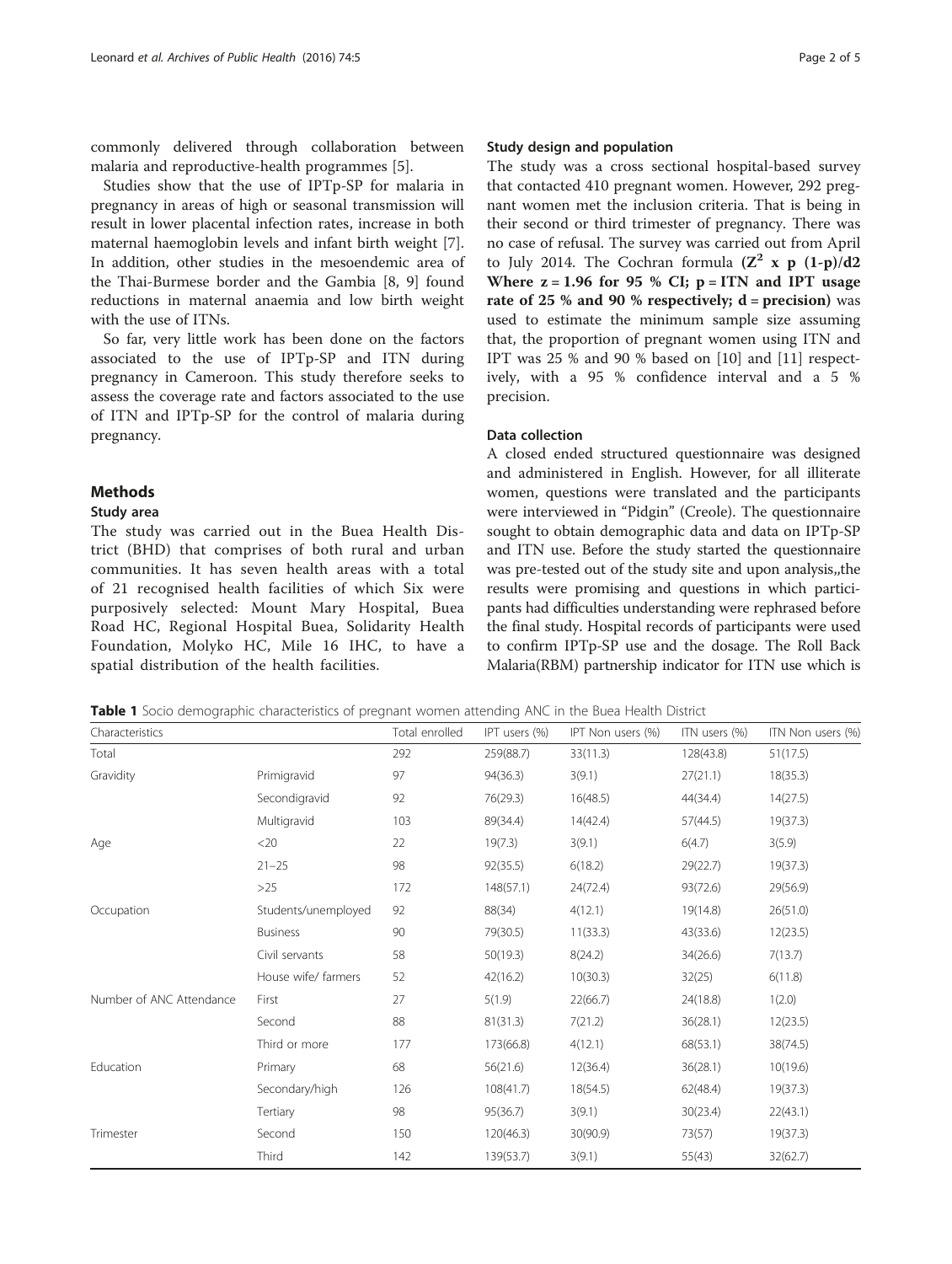<span id="page-2-0"></span>based on the proportion of pregnant women who slept under an ITN the previous night [[12](#page-4-0)] was equally used to determine ITN use. The term ITN in this study was referred to nets that had been treated with insecticide and needed ongoing treatment. Or long lasting insecticide nets which are currently the most frequently distributed types of net in Africa [\[12\]](#page-4-0). The term free distribution net in this study refers to the door to door distribution as well as free nets received from the hospital. A sample size of 288 or 139 had been estimated to provide the desired outcome at 5 % precision, 95 % confidence level and an estimated usage rate for ITN of 25 % [\[10\]](#page-4-0) and 90 % [[11\]](#page-4-0) for IPT.

#### Ethical considerations

The study was approved by the Institutional Review Board of the Faculty of Health Sciences of the University of Buea. And an administrative authorisation was obtained from the Regional Delegation of Public Health, South West region and the District Medical Officer of Buea. Consent was sought from the different health facilities selected for the study. Informed consent was obtained from the women prior to their interview at the clinic.

#### Data analysis

A template of the questionnaire was prepared using Epi Info version 3.4.3 statistical software and the data entered and subsequently exported to the Statistical Package for the Social Sciences SPSS version 20 (SPSS, Inc., Chicago, IL, USA) and analyzed. A descriptive statistical analysis was carried out on the use of ITN and IPT. Differences in proportions were analyzed using Chi square  $(\chi^2)$  tests. Multivariate analysis was done for all significant values obtained from bivariate analysis to get the best-fit model using unconditional multiple logistic regression. A  $P$ -value < 0.05 was considered a statistically significant association.

### Results

The majority of pregnant women in this survey were greater than 25 years, and the ages ranged from 18 to 48 years with a mean age of  $26.73 \pm 4.681$ . More than half of the women (60.6 %) were attending ANC for the third time or more; more than two thirds were enrolled or had attained secondary/high school or tertiary level of education, while 22.9 % had the primary level of education (Table [1\)](#page-1-0). The overall use of ITN was 43.8 % and of IPTp-SP was 88.7 % while the overall non usage rate for

| Table 2 Factors associated to ITN use in the Control of malaria in pregnancy using Bivariate and Multivariate analysis |  |
|------------------------------------------------------------------------------------------------------------------------|--|
|------------------------------------------------------------------------------------------------------------------------|--|

| Factors              |                     | ITN use (%) | <b>ITN Non</b><br>users (%) | Significance  | Multivariate analysis |            |
|----------------------|---------------------|-------------|-----------------------------|---------------|-----------------------|------------|
|                      |                     |             |                             |               | OR (95 % CI)          | $P$ -value |
| Gravidity            | Primigravid         | 27(21.1)    | 18(35.3)                    | $x^2 = 3.92$  | <b>NA</b>             |            |
|                      | Secundigravid       | 44(34.4)    | 14(27.5)                    | $P = 0.141$   | <b>NA</b>             |            |
|                      | muitigravid         | 57(44.5)    | 19(37.3)                    |               | <b>NA</b>             |            |
| Age                  | <20                 | 6(4.7)      | 3(5.9)                      | $x^2 = 3.92$  | <b>NA</b>             |            |
|                      | $21 - 25$           | 29(22.7)    | 19(37.3)                    | $P = 0.141$   | <b>NA</b>             |            |
|                      | $>25$               | 93(72.6)    | 29(56.9)                    |               | <b>NA</b>             |            |
| Occupation           | Students/unemployed | 19(14.8)    | 26(51.0)                    | $x2 = 25.779$ | $0.25(0.07 - 0.95)$   | 0.042      |
|                      | <b>Business</b>     | 43(33.6)    | 12(23.5)                    | $P = 0.001$   | $0.65(0.18 - 2.35)$   | 0.511      |
|                      | Civil servants      | 34(26.6)    | 7(13.7)                     |               | $1.39(0.33 - 5.75)$   | 0.654      |
|                      | House wife/ farmers | 32(25)      | 6(11.8)                     |               | <b>REF</b>            |            |
| Educational level    | Primary             | 56(21.6)    | 10(19.6)                    | $x2 = 6.909$  | $2.4(0.57 - 10.18)$   | 0.234      |
|                      | Secondary/high      | 108(41.7)   | 19(37.3)                    | $P = 0.032$   | $2.11(0.77 - 5.77)$   | 0.147      |
|                      | Tertiary            | 95(36.7)    | 22(43.1)                    |               | <b>REF</b>            |            |
| Trimester            | Second              | 73(57)      | 19(37.3)                    | $x2 = 5.710$  | $1.64(0.63 - 4.27)$   | 0.312      |
|                      | Third               | 55(43)      | 32(62.7)                    | $P = 0.017$   | <b>REF</b>            |            |
| Source of ITN        | Hospital            | 50(39.1)    | 18(41.9)                    | $x2 = 11.912$ | 7.45(0.67-83.22)      | 0.103      |
|                      | Free distribution   | 77(60.2)    | 20(46.5)                    | $P = 0.003$   | 8.06(0.75-87.04)      | 0.09       |
|                      | Bought              | 1(0.8)      | 5(11.6)                     |               | <b>REF</b>            |            |
| Number of ANC visits | One                 | 24(18.8)    | 1(2.0)                      | $x2 = 10.464$ | 4.23(0.46-39.19)      | 0.204      |
|                      | Twice               | 36(28.1)    | 12(23.5)                    | $P = 0.005$   | $1.46(0.53 - 4.01)$   | 0.461      |
|                      | Thrice or more      | 68(53.1)    | 38(74.5)                    |               | <b>REF</b>            |            |

NA means not applicable and REF means reference group use for comparison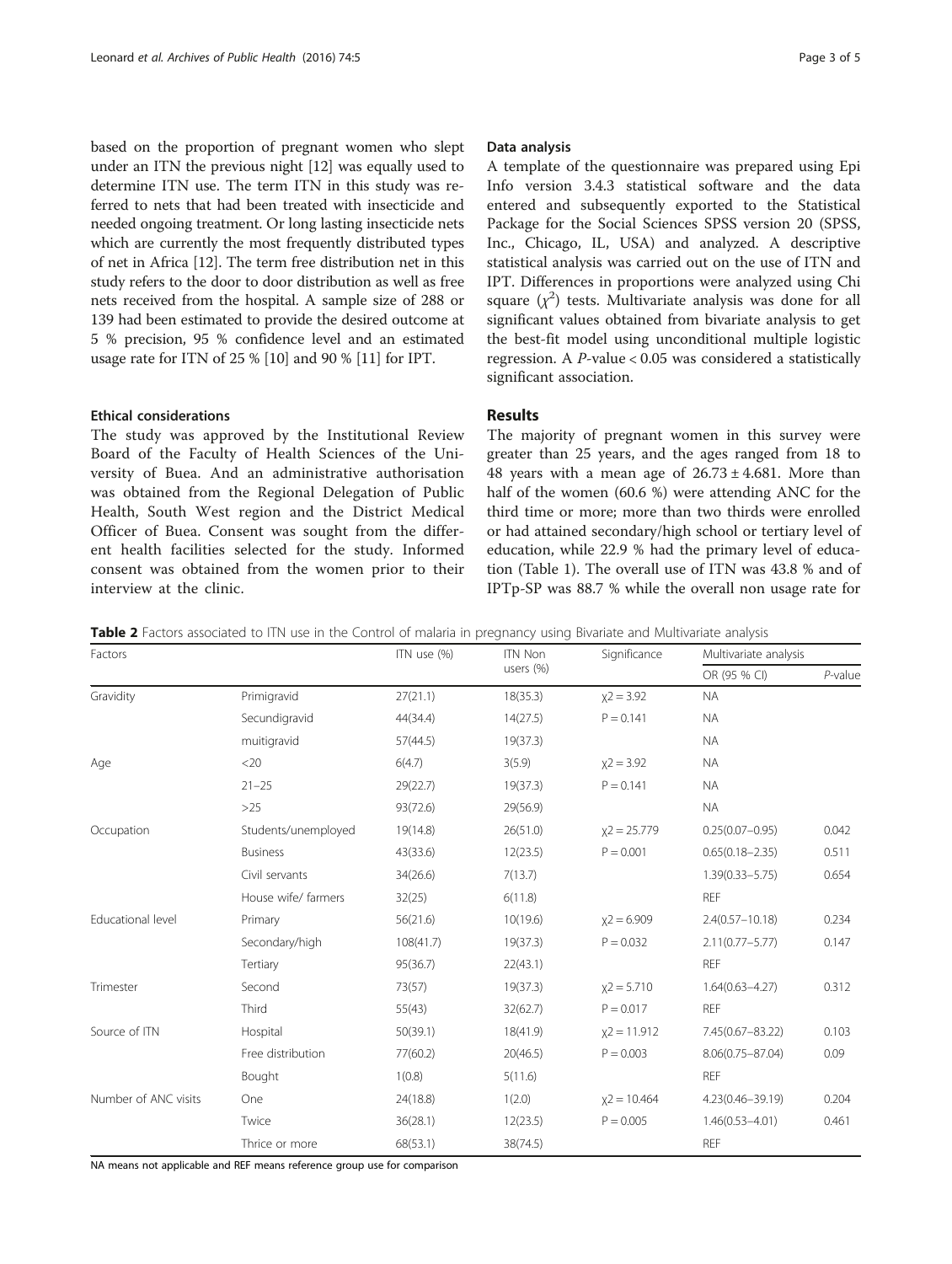IPT and ITN was 11.3 % and 17.5 % respectively. The use of both ITN and IPTp-SP was highest among multigravid women (42.3 %); women in their third trimester (53.6 %), women aged 26 years and above (72.2 %) and women who had three or more ANC attendance (67 %). The non usage of ITN and IPT was highest among women in their second trimester and first ANC attendance. A detailed comparison is found in table.

#### Factors associated to ITN use

Bivariate analyses for factors associated with ITN use showed that the following factors were statistically significant at  $P < 0.05$ : occupation, trimester of pregnancy, source of net, number of ANC visits (Table [2\)](#page-2-0).

Again, using multivariate analyses to obtain the final best-fit model, only one factor (occupation of participants) was found to be independently associated with ITN use, with being a student/unemployed person negatively associated to IPT use.

#### Factors associated to IPTp-SP use

Bivariate analyses for factors associated with IPTp-SP use showed that the following factors were statistically significant at  $P < 0.05$ : gravidity, occupation, educational level, trimester of pregnancy, number of ANC visits. Again, using multivariate analyses to obtain the final best-fit model, only one factor that is ANC attendance, was found to be independently associated with IPTp-SP use, with those visiting the clinics just once being negatively associated to IPTp-SP use (Table 3).

#### **Discussion**

This study assessed factors affecting the uptake of IPTp-SP and use of ITN among pregnant women in the BHD. The overall usage rate obtained for ITN was 43.8 %, which is half of that reported in Sudan [[13\]](#page-4-0), but similar to that reported in Tanzania [[14\]](#page-4-0). However, it was less than the target for the Abuja Declaration which was set at a target of 60 % ITN coverage. The usage rate of IPTp-SP was 88.7 % which is above the 80 % set by Roll Back Malaria Partnership for 2010, but less than the ambitious 100 % coverage set for 2015 by the same organization. The highest proportion of both ITN and IPTp-SP users were in the >25 year-old group,,women who were currently enrolled or had obtained the secondary or high school level of education that is multigravid women and those that had attended ANC three or more times. This might be because multigravid women already know the dangers of malaria in pregnancy. Also those with more ANC attendance had high chances of receiving more lectures on the importance of ITN and IPTp-SP and hence increasing their usage rate. Primigravid women were more likely to use IPTp-SP than ITN which is similar to findings made in a meta analysis [[15](#page-4-0)].

The lone independent factor associated to ITPp-SP use was number of ANC attended, which is similar to

Table 3 Factors associated to IPTp use for malaria control in pregnancy using bivariate and multivariate analysis

| Factors                |                     | IPT use (%) | IPT Non users (%) | Significant    | Multivariate analysis |         |
|------------------------|---------------------|-------------|-------------------|----------------|-----------------------|---------|
|                        |                     |             |                   |                | OR (95 % CI)          | p-value |
| Gravidity              | Primigravid         | 94(36.3)    | 3(9.1)            | $x2 = 10.463$  | 5.04(0.69-37.10)      | 0.112   |
|                        | Secundigravid       | 76(29.3)    | 16(48.5)          | $P = 0.005$    | $0.41(0.11 - 1.56)$   | 0.190   |
|                        | Multigravid         | 89(34.4)    | 14(42.4)          |                | <b>REF</b>            |         |
| Age                    | $<$ 20              | 19(7.3)     | 3(9.1)            | $x2 = 3.949$   | <b>NA</b>             |         |
|                        | $21 - 25$           | 92(35.5)    | 6(18.2)           | $P = 0.139$    | <b>NA</b>             |         |
|                        | $>25$               | 148(57.1)   | 24(72.4)          |                | <b>NA</b>             |         |
| Occupation             | Students/unemployed | 88(34)      | 4(12.1)           | $x^2 = 8.135$  | $1.64(0.28 - 9.67)$   | 0.586   |
|                        | <b>Business</b>     | 79(30.5)    | 11(33.3)          | $P = 0.043$    | 4.31(0.85-21.86)      | 0.079   |
|                        | Civil servants      | 50(19.3)    | 8(24.2)           |                | $0.51(0.07 - 3.92)$   | 0.520   |
|                        | House wife/farmers  | 42(16.2)    | 10(30.3)          |                | <b>REF</b>            |         |
| Educational level      | Primary             | 49(19.4)    | 12(36.4)          | $x2 = 11.749$  | $0.23(0.02 - 2.14)$   | 0.195   |
|                        | Secondary/high      | 108(42.9)   | 18(54.5)          | $P = 0.003$    | $0.26(0.05 - 1.46)$   | 0.126   |
|                        | Tertiary            | 95(37.7)    | 3(9.1)            |                | REF                   |         |
| Trimester of pregnancy | Second              | 120(46.3)   | 30(90.9)          | $x^2 = 23.283$ | $0.25(0.06 - 1.13)$   | 0.071   |
|                        | Third               | 139(53.7)   | 3(9.1)            | $P = 0.000$    | REF                   |         |
| Number of ANC visits   | One                 | 5(1.9)      | 22(66.7)          | $X2 = 148.08$  | $0.006(0.00-0.04)$    | 0.001   |
|                        | Twice               | 81(31.3)    | 7(21.2)           | $P = 0.000$    | $0.39(0.10 - 1.56)$   | 0.181   |
|                        | Thrice or more      | 173(66.8)   | 4(12.1)           |                | <b>REF</b>            |         |

Where NA means not applicable and REF means reference group use for comparison